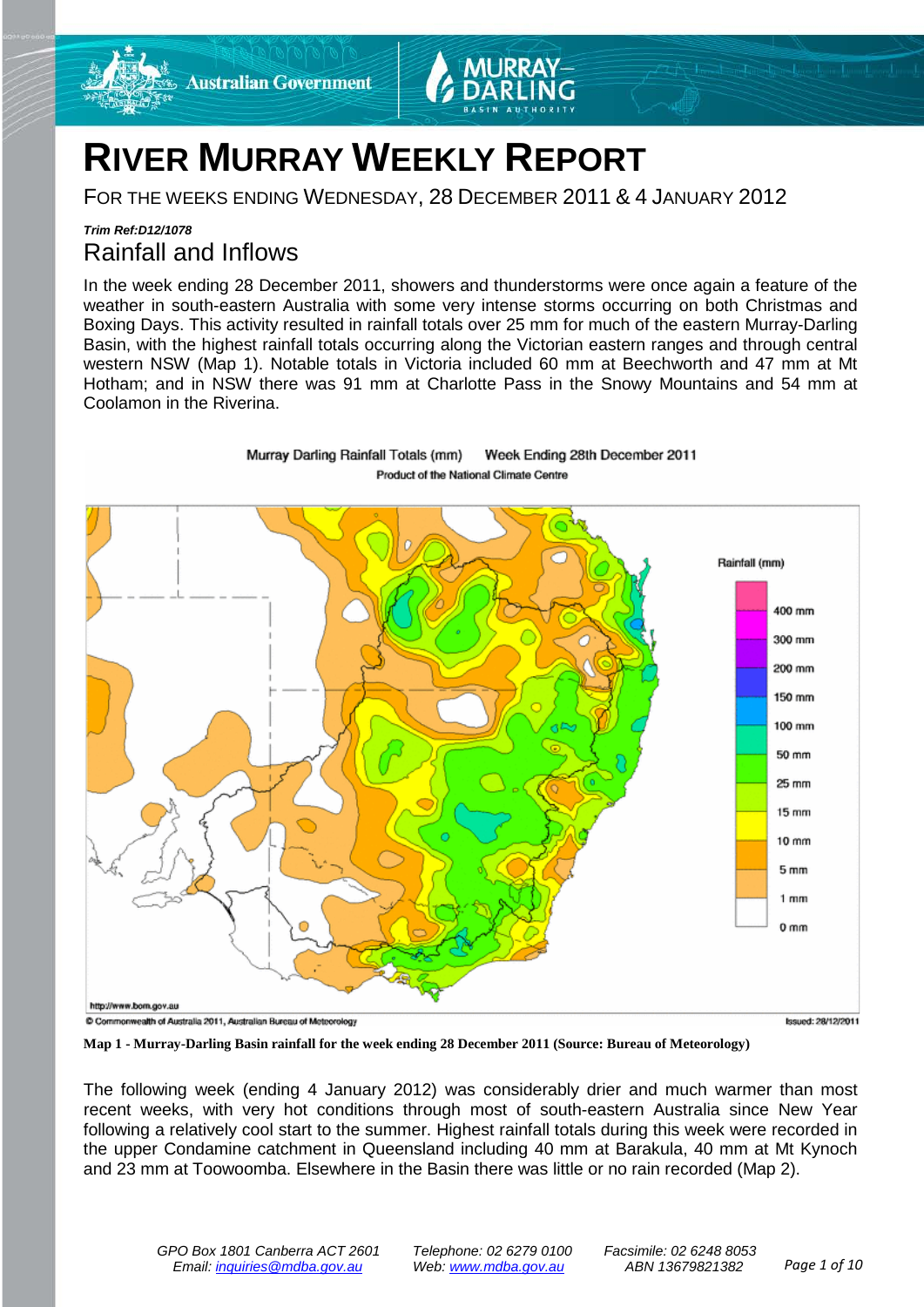

**Map 2 - Murray-Darling Basin rainfall for the week ending 4 January 2012 (Source: Bureau of Meteorology)**

On the Barwon-Darling River, on-going high flows and flooding continue following heavy rain in late November and further rain from persistent storms during December in the northern Basin. Two broad peaks on the Barwon River that passed Walgett during December are now merging and moving downstream towards Bourke where the flow is currently 68,000 ML/day and rising. The Bureau of Meteorology is forecasting the river to peak at Bourke over the coming weekend with the flow expected to increase to over 70,000 ML/day. (For comparison, the peak flow during the flood of January - February 2011 was around 88,000 ML/day). Downstream at Wilcannia, the flow has now increased to 23,000 ML/day and is expected to keep rising into early February. For more information on flood warnings, see the Bureau of Meteorology website at [http://www.bom.gov.au/.](http://www.bom.gov.au/)

In the upper Murray tributaries, flows increased slightly following the storms over Christmas, but most sites have steadily receded during the last week as the hot and dry weather developed. For example, on the Ovens River, the flow at Rocky Point peaked at 1,400 ML/day on 26 December, but is now flowing at 800 ML/day. Flows at many sites in the upper Murray tributaries are now at their lowest levels since June 2010 – just prior to the 18 month period of generally high rainfall and flooding experienced during 2010-2011.

## December 2011 Summary

Rainfall across the Murray-Darling Basin in December 2011 was generally average or above average in most regions, with areas of very much above average through parts of the northern Basin and in the far west through South Australia and the Sunraysia region (Map 3). Overall, the month was the 18<sup>th</sup> wettest December for the Basin in 112 years of records, with a total that was 50% above the historical average. Several December monthly rainfall records were set in the Basin, including a record highest one day rainfall total for the Gravesend site (114 mm) in northern NSW, and record monthly totals at several locations in Queensland including Goondiwindi Airport (177 mm) and Mungallala (321 mm).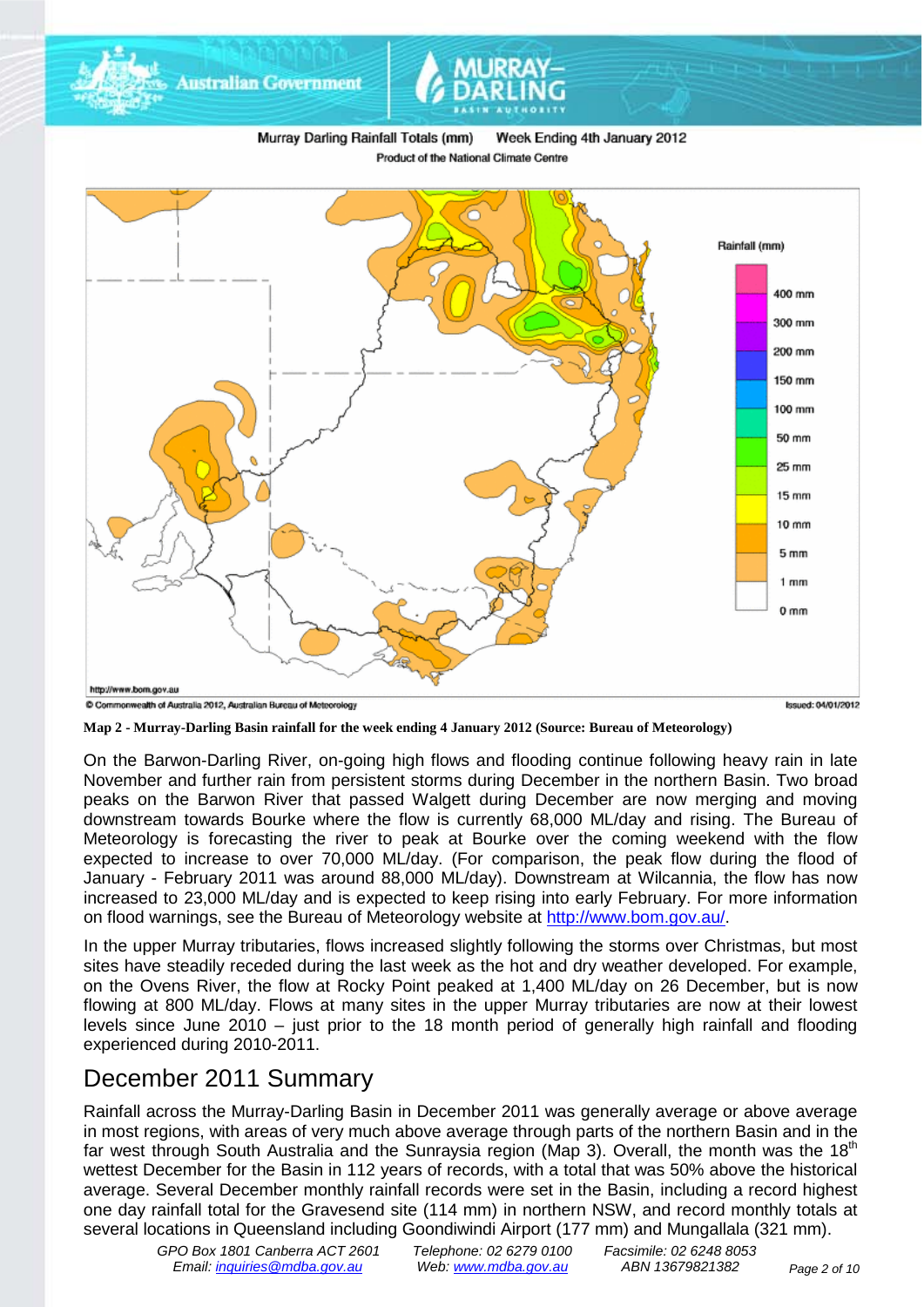

Murray system inflows for December 2011 totalled 550 GL, which is higher than most years over the past decade and above the long-term average for December of around 420 GL, but a long way short of the record December inflow (2,980 GL) set during 2010.



**Map 3 - Murray-Darling Basin rainfall deciles for December 2011 (Source: Bureau of Meteorology)**

#### Issued: 03/01/2012

## 2011 Rainfall Summary

According to the Bureau of Meteorology, 2011 was Australia's  $3<sup>rd</sup>$  wettest year since the comparable historic record began in 1900, while across the Murray-Darling Basin it was the 13<sup>th</sup> wettest year on record with 592 mm compared with the historic average of 493 mm (Map 4). Following on from the record wet of 2010, the combined rainfall over the past two years represents one of the wettest two year periods on record for the Murray-Darling Basin. The on-going wet conditions have occurred during a very strong La Niña event in 2010-2011 followed by a weaker event that developed during the second half of 2011. Consecutive La Niña events coinciding with double year high rainfall periods such as 2010-2011 have previously occurred during 1974-1975, 1955-1956 and 1949-1950.

Rainfall did not fall evenly throughout the year during 2011, but rather, the year started and finished very wet, with relatively drier conditions from mid autumn into the winter months. There were several torrential rain events in both the northern and southern Basin during January, further heavy rain through the south and south-east in February, which then continued in the south and south-west during March. This rain led to widespread flooding and many daily and monthly rainfall records across the region. The southern Basin recorded much lighter rainfall between April and September and the Basin as a whole recorded its driest winter since 2002. Wet weather returned towards the end of 2011 with very heavy rain across the northern Basin and particularly the northern NSW slopes and ranges during November and widespread and persistent showers and storms over many districts during

*GPO Box 1801 Canberra ACT 2601 Telephone: 02 6279 0100 Facsimile: 02 6248 8053 Email: [inquiries@mdba.gov.au](mailto:inquiries@mdba.gov.au) Web: [www.mdba.gov.au](http://www.mdba.gov.au/) ABN 13679821382 Page 3 of 10*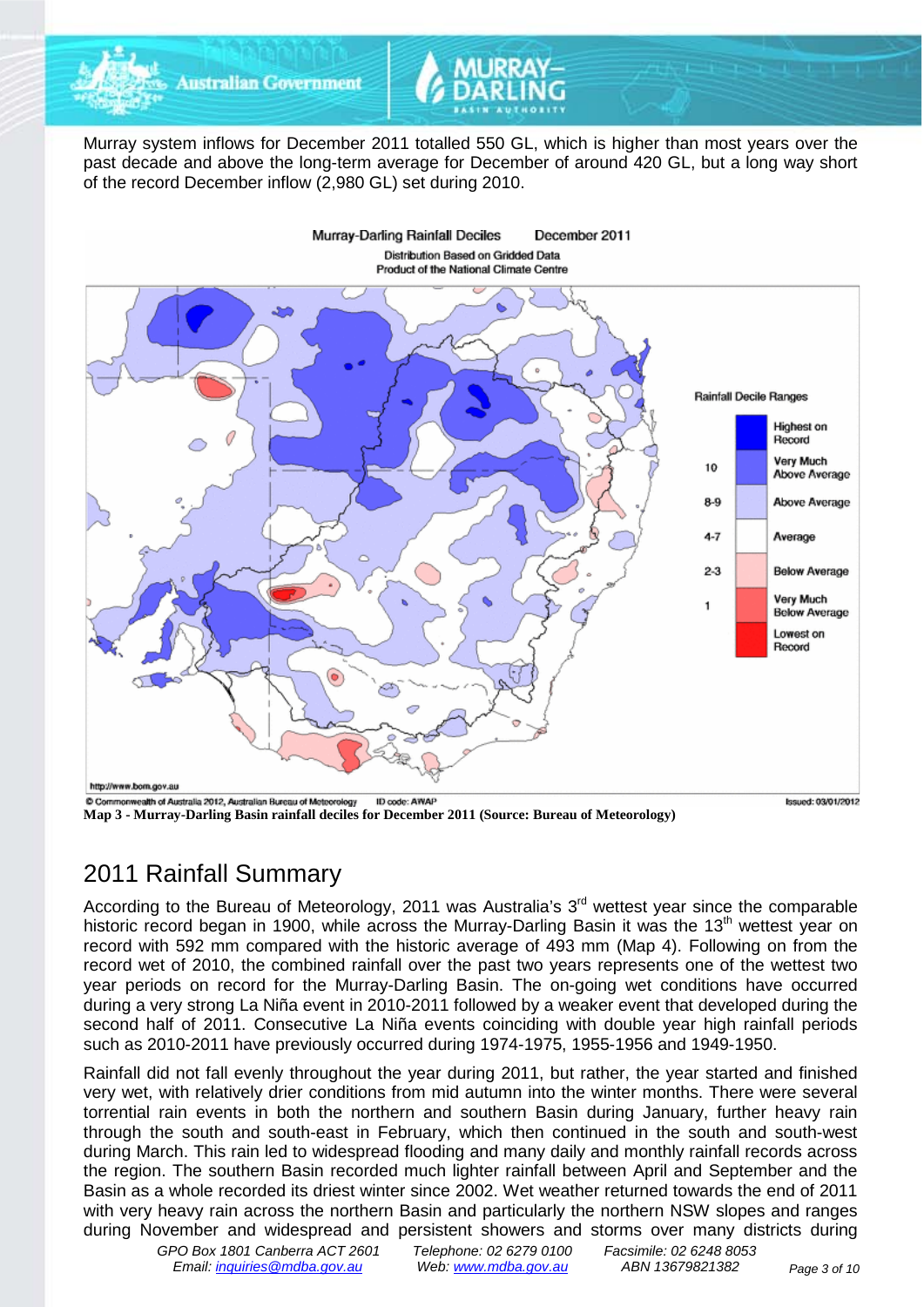

**Australian Government** 

December. There were annual rainfall record totals in a few locations during 2011. For example, Mildura Airport recorded 658 mm, which eclipsed the record set in 2010 and is more than double the long-term average of 293 mm, and Coleambally Irrigation recorded 642 mm compared with its longterm average of 419 mm.

The continued high rainfall across the Basin led to widespread flooding during the first few months of 2011 and further flooding along the Barwon-Darling River and several tributaries towards the end of 2011. At the end of 2011, storage levels remain relatively high in Hume Reservoir, Dartmouth Reservoir has reached its highest level since 2002 and the Menindee Lakes have returned to flood operation following the most recent rain in the north.



Murray-Darling Rainfall Deciles 1 January to 31 December 2011 Distribution Based on Gridded Data

**Map 4 - Murray-Darling Basin rainfall deciles for 1 January to 31 December 2011 (Source: Bureau of Meteorology)**

## River Operations

MDBA active storage decreased by 347 GL over the past two the weeks to 6,876 GL (80% capacity). At Dartmouth Reservoir, the total storage increased by 17 GL to 2,958 GL, which is 77% capacity and the release measured at the Colemans gauge is currently at 300 ML/day. The release was increased from the usual minimum of 200 ML/day during the week to boost flows in the lower Mitta Mitta River that have become quite low following the hot and dry weather.

An additional flow pulse from Dartmouth Reservoir similar to the pulse released just prior to Christmas is planned for next week. This release will create a peak at Colemans of around 2,300 ML/day and is consistent with environmental management guidelines for the Mitta Mitta River downstream of the dam developed to manage water quality issues such as algal growth during warm weather.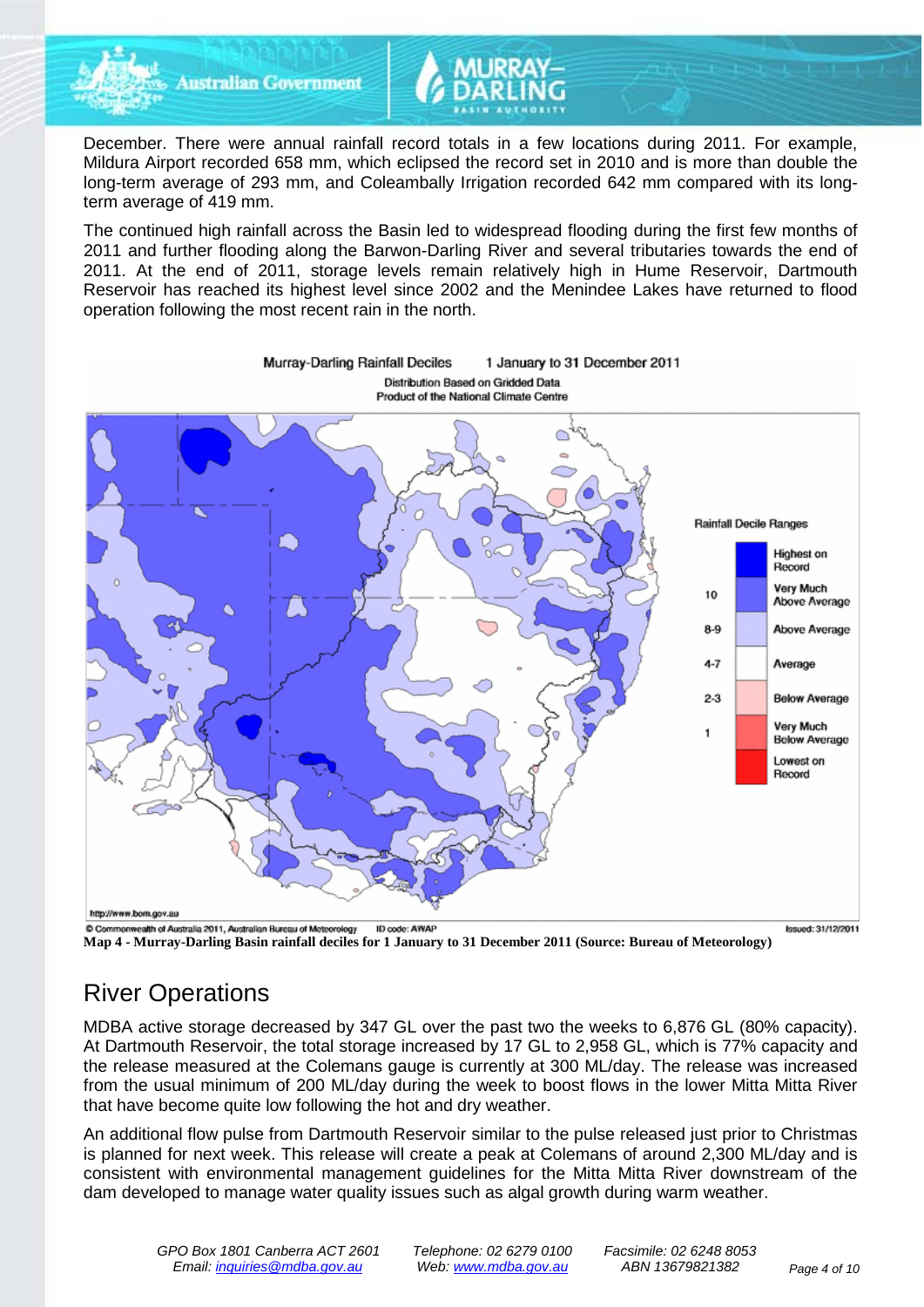At Hume Reservoir the storage volume is currently 2,451 GL (82%), which is a decrease of 180 GL over the past two weeks. The release was increased over the Christmas – New Year period to meet increasing downstream demands and is currently targeting a flow of 24,000 ML/day at Doctors Point, just downstream of the dam and the Kiewa River junction.

At Lake Mulwala, diversions via the Mulwala Canal and the Yarrawonga Main Channel increased considerably in the period since Christmas, and the pool level has fallen slightly to 124.69 m AHD, or just below the target level of 124.7 m AHD. The level should rise back towards 124.75 m AHD over the next few days. The release at Yarrawonga Weir is currently 10,500 ML/day, but is now expected to be decreased over the coming days towards 9,000 ML/day as environmental demands in the Barmah-Millewa forest decline into the summer period.

On the Edward River, diversions through the Edward and Gulpa offtakes are currently 1660 and 890 ML/day respectively. At the Gulpa offtake, the structure remains fully open and the flow is therefore expected to ease back over the coming days as the release from Yarrawonga Weir is reduced. Downstream at Stevens Weir, the weir pool is currently 5.11 m where it can supply the current Wakool Main Canal demand, which increased to over 2,000 ML/day during the last few days. The downstream release dropped back to 500 ML/day on a receding river just prior to New Year, but has since been increased to 1,150 ML/day with additional water supplied from the Mulwala Canal via the Edward River Escape. Downstream on the Wakool River, the flow at Kyalite has fallen away gradually over the past two weeks and is currently just under 2,000 ML/day.

At McCoys Bridge, flow in the Goulburn River receded slowly over the past two weeks and is currently at 920 ML/day. The flow is expected to remain steady over the coming days. At Torrumbarry Weir, diversions at the National Channel were increased to 2,500 ML/day just prior to New Year, but are now being further increased with an expected flow of 4,000 ML/day in the coming days. Release from Torrumbarry Weir decreased from around 9,000 ML/day prior to Christmas to the current release of 6,400 ML/day. The release is expected to continue dropping over the coming week.

On the Murrumbidgee River, the flow at Balranald reached a peak of 6,500 ML/day on 23 December, but has since receded quickly - once the hot weather arrived - to its current flow of 450 ML/day. Downstream on the Murray, the flow at Euston peaked at 14,800 ML/day on 27 December, but has now also receded steadily to the current flow of 8,300 ML/day.

At Menindee Lakes, the total storage decreased by 133 GL over the last two weeks as additional airspace was created to manage floodwaters moving down the Darling River following heavy rain in the northern Basin in late 2011. The lakes are currently holding 1,574 GL (91% capacity) and are expected to fall a little more before increasing back towards full supply during January and February as the main inflow peak arrives. The release measured at Weir 32 was increased by the NSW Office of Water and State Water to 16,000 ML/day and held steady over the Christmas-New Year period, but is now being increased again, with the flow expected to reach around 24,000 ML/day in the coming week. For further information regarding flood operations at Menindee Lakes, please refer to information from the NSW Office of Water [\(http://www.water.nsw.gov.au/](http://www.water.nsw.gov.au/) )

Storage in Lake Victoria decreased by 51 GL during the past two weeks and is currently 567 GL, (84%). The flow to South Australia increased to a peak of 25,500 ML/day on 1 January following rainfall and environmental releases during November and December. The flow has now fallen to 22,000 ML/day, and is expected to drop further in the coming days.

The five-day average level in the Lower Lakes is currently 0.67 m AHD, which is 0.03 m above the level prior to Christmas. A steady flow through the Barrages has continued over the past two weeks, with the release averaging around 5,600 ML/day since New Year.

#### **For media inquiries contact the Media Officer on 02 6279 0141**

DAVID DREVERMAN Executive Director, River Murray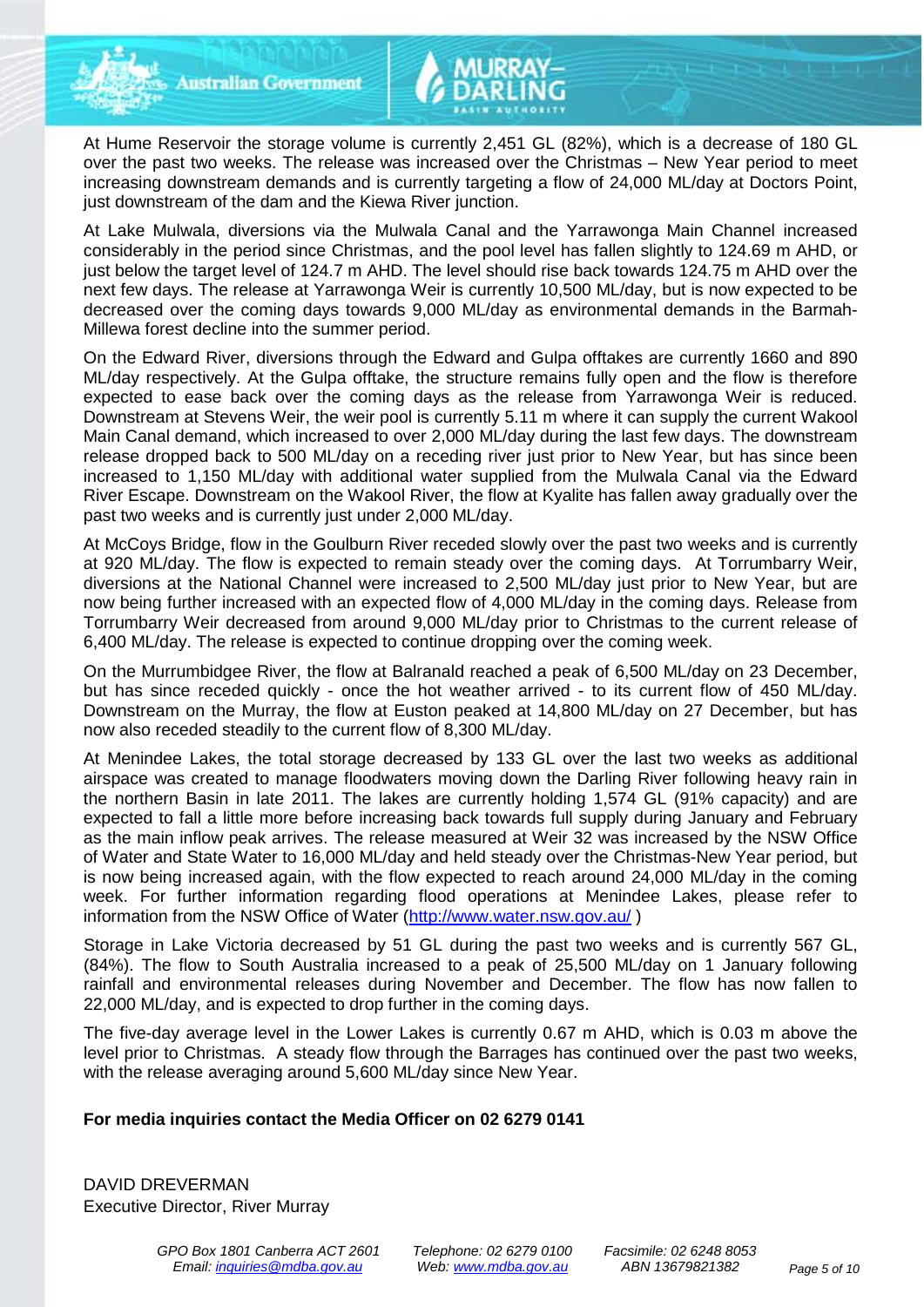



### Water in Storage Week ending Wednesday 28 Dec 2011

| <b>MDBA Storages</b>             | Full<br>Supply<br>Level | Full Supply<br>Volume | Current<br>Storage<br>Level | Storage<br>Current |     | Dead<br>Storage | Active<br>Storage | Change in<br>Total<br>Storage<br>for the<br>Week |
|----------------------------------|-------------------------|-----------------------|-----------------------------|--------------------|-----|-----------------|-------------------|--------------------------------------------------|
|                                  | $(m$ AHD)               | (GL)                  | $(m$ AHD)                   | (GL)               | %   | (GL)            | (GL)              | (GL)                                             |
| Dartmouth Reservoir              | 486.00                  | 3856                  | 471.07                      | 2952               | 77% | 71              | 2881              | $+11$                                            |
| Hume Reservoir                   | 192.00                  | 3 0 0 5               | 189.69                      | 2 5 6 3            | 85% | 23              | 2 5 4 0           | $-69$                                            |
| Lake Victoria                    | 27.00                   | 677                   | 26.34                       | 598                | 88% | 100             | 498               | $-20$                                            |
| Menindee Lakes                   |                         | 1 731*                |                             | 1 633              | 94% | (480#)          | 1 1 5 3           | -74                                              |
| <b>Total</b>                     |                         | 9 2 6 9               |                             | 7746               | 84% | $ -$            | 7072              | $-153$                                           |
| <b>Total Active MDBA Storage</b> |                         |                       |                             |                    |     |                 | $82\%$ ^          |                                                  |

#### **Major State Storages**

| <b>Burrinjuck Reservoir</b> | 026     | 938     | 91% |     | 935     | -0- |
|-----------------------------|---------|---------|-----|-----|---------|-----|
| <b>Blowering Reservoir</b>  | 631     | 516     | 93% | 24  | 492     |     |
| Eildon Reservoir            | 3 3 3 4 | 3 2 4 3 | 97% | 100 | 3 1 4 3 |     |

\* Menindee surcharge capacity – 2050 GL \*\* All Data is rounded to nearest GL \*\*

# NSW takes control of Menindee Lakes when storage falls below 480 GL, and control reverts to MDBA when storage next reaches 640 GL ^ % of total active MDBA storage

**Snowy Mountains Scheme Snowy diversions for week ending 27 Dec 2011** 

| <b>Storage</b>         | <b>Active Storage</b><br>'GL) | Weekly Change<br>(GL) | Diversion (GL)   | This Week | From 1 May<br>2011 |
|------------------------|-------------------------------|-----------------------|------------------|-----------|--------------------|
| Lake Eucumbene - Total | 2 1 1 6                       | $+28$                 | Snowy-Murray     |           | 277                |
| Snowy-Murray Component | 712                           | +11                   | Tooma-Tumut      | +5        | 242                |
| <b>Target Storage</b>  | 1510                          |                       | Net Diversion    | -4        | 35                 |
|                        |                               |                       | Murray 1 Release | +4        | 582                |

### **Major Diversions from Murray and Lower Darling (GL) \***

| <b>New South Wales</b>    | This Week | From 1 July<br>2011 | Victoria                        | This Week | From 1<br><b>July 2011</b> |
|---------------------------|-----------|---------------------|---------------------------------|-----------|----------------------------|
| Murray Irrig. Ltd (Net)   | 42.1      | 588                 | Yarrawonga Main Channel (net)   | 8.5       | 131                        |
| Wakool Sys Allowance      | 0.2       | -2                  | Torrumbarry System + Nyah (net) | 7.7       | 267                        |
| Western Murray Irrigation | 0.8       | 10                  | Sunraysia Pumped Districts      | 3.7       | 43                         |
| Licensed Pumps            | 5.3       | 93                  | Licensed pumps - GMW (Nyah+u/s) | 0.4       | 13                         |
| Lower Darling             | 9.8       | 47                  | Licensed pumps - LMW            | 11.2      | 126                        |
| <b>TOTAL</b>              | 58.2      | 736                 | TOTAL                           | 31.5      | 580                        |

\* Figures derived from estimates and monthly data. Please note that not all data may have been available at the time of creating this report. \*\* All data above is rounded to nearest 100 ML for weekly data and nearest GL for cumulative data\*\*

#### **Flow to South Australia (GL)**

| Flow to South Australia (GL)                                    | Entitlement this month | $217.0*$ | (19 200 ML/day) |
|-----------------------------------------------------------------|------------------------|----------|-----------------|
| * Flow to SA will be greater than entitlement for               | Flow this week         | 134.2    |                 |
| December due to Additional Dilution Flow and                    | Flow so far this month | 445.6    |                 |
| water trades to SA.                                             | Flow last month        | 296.6    |                 |
| $P_{\text{ell}}(t_1, t_2, t_3)$ (missepiementlem of $\Omega(P)$ |                        |          |                 |

#### **Salinity (EC) (microSiemens/cm at 25o C)**

|                         | Current | Average over the last week | Average since 1 August 2011 |
|-------------------------|---------|----------------------------|-----------------------------|
| Swan Hill               | 120     | 120                        | 140                         |
| Euston                  | 130     | 110                        | 130                         |
| <b>Red Cliffs</b>       | 130     | 120                        | 110                         |
| Merbein                 | 130     | 140                        | 120                         |
| Burtundy (Darling)      | 570     | 520                        | 380                         |
| Lock 9                  | 270     | 200                        | 140                         |
| Lake Victoria           | 200     | 210                        | 200                         |
| Berri                   | 260     | 250                        | 220                         |
| Waikerie                | ۰       |                            | 10                          |
| Morgan                  | 300     | 280                        | 260                         |
| Mannum                  | 410     | 420                        | 280                         |
| Murray Bridge           | 350     | 360                        | 250                         |
| Milang (Lake Alex.)     | 480     | 450                        | 510                         |
| Poltalloch (Lake Alex.) | 470     | 450                        | 300                         |
| Meningie (Lake Alb.)    | 4 9 8 0 | 4 9 9 0                    | 5490                        |
| Goolwa Barrages         | 610     | 570                        | 1 1 6 0                     |

*GPO Box 1801 Canberra ACT 2601 Telephone: 02 6279 0100 Facsimile: 02 6248 8053 Email: [inquiries@mdba.gov.au](mailto:inquiries@mdba.gov.au) Web: [www.mdba.gov.au](http://www.mdba.gov.au/) ABN 13679821382 Page 6 of 10*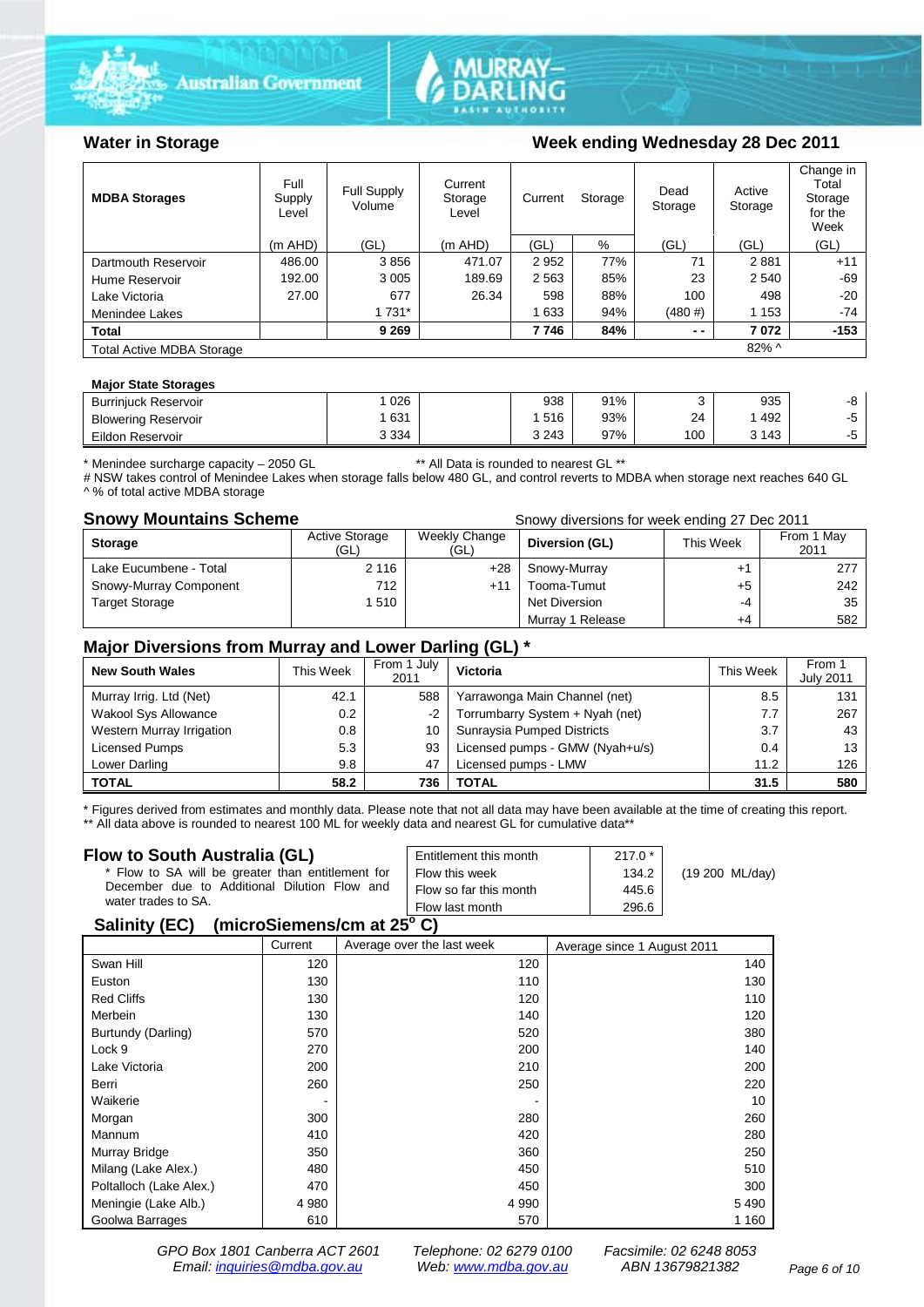



#### **River Levels and Flows Week ending Wednesday 28 Dec 2011**

|                                  | Minor Flood<br>Stage | Gauge    | Height  | Flow     | Trend | Average Flow<br>this Week | Average<br>Flow last<br>Week |
|----------------------------------|----------------------|----------|---------|----------|-------|---------------------------|------------------------------|
| <b>River Murray</b>              | (m)                  | local(m) | (m AHD) | (ML/day) |       | (ML/day)                  | (ML/day)                     |
| Khancoban                        |                      |          |         | 960      | F     | 1 4 6 0                   | 1 3 8 0                      |
| Jingellic                        | 4.0                  | 1.71     | 208.23  | 4560     | R     | 4 4 9 0                   | 4 0 9 0                      |
| Tallandoon (Mitta Mitta River)   | 4.2                  | 1.55     | 218.44  | 830      | F     | 860                       | 1 4 3 0                      |
| Heywoods                         | 5.5                  | 3.01     | 156.64  | 15 290   | S     | 15 540                    | 13 450                       |
| <b>Doctors Point</b>             | 5.5                  | 3.15     | 151.62  | 16 600   | S     | 16 940                    | 14 960                       |
| Albury                           | 4.3                  | 2.13     | 149.57  |          |       |                           |                              |
| Corowa                           | 3.8                  | 3.43     | 129.45  | 16 410   | F     | 16 290                    | 13 670                       |
| Yarrawonga Weir (d/s)            | 6.4                  | 1.85     | 116.89  | 11 490   | S     | 11 260                    | 11 320                       |
| Tocumwal                         | 6.4                  | 2.48     | 106.32  | 10 840   | R     | 10 580                    | 10830                        |
| Torrumbarry Weir (d/s)           | 7.3                  | 2.62     | 81.17   | 8 3 4 0  | F     | 8690                      | 9 3 4 0                      |
| Swan Hill                        | 4.5                  | 1.59     | 64.51   | 7410     | F     | 7910                      | 9 0 2 0                      |
| Wakool Junction                  | 8.8                  | 3.66     | 52.78   | 11 360   | F     | 12 300                    | 13 300                       |
| Euston Weir (d/s)                | 8.8                  | 2.60     | 44.44   | 14 490   | F     | 14 470                    | 12 050                       |
| Mildura Weir (d/s)               |                      |          |         | 14 500   | F     | 14 230                    | 12 990                       |
| Wentworth Weir (d/s)             | 7.3                  | 3.90     | 28.66   | 19700    | R     | 17 450                    | 13 3 60                      |
| <b>Rufus Junction</b>            |                      | 5.47     | 22.40   | 22 440   | R     | 18 260                    | 15 160                       |
| Blanchetown (Lock 1 d/s)         | $\blacksquare$       | 1.26     |         | 16 200   | F     | 17 030                    | 16 210                       |
|                                  |                      |          |         |          |       |                           |                              |
| <b>Tributaries</b>               |                      |          |         |          |       |                           |                              |
| Kiewa at Bandiana                | 2.7                  | 1.50     | 154.73  | 1 270    | F     | 1510                      | 1 4 5 0                      |
| Ovens at Wangaratta              | 11.9                 | 8.36     | 146.04  | 1560     | F     | 1650                      | 1850                         |
| Goulburn at McCoys Bridge        | 9.0                  | 1.61     | 93.03   | 1 1 3 0  | F     | 1 3 6 0                   | 2 5 3 0                      |
| Edward at Stevens Weir (d/s)     |                      | 0.78     | 80.55   | 520      | F     | 1 1 5 0                   | 1 3 4 0                      |
| <b>Edward at Liewah</b>          |                      | 2.14     | 57.52   | 1 4 9 0  | S     | 1 6 3 0                   | 2 1 6 0                      |
| <b>Wakool at Stoney Crossing</b> |                      | 1.52     | 55.02   | 570      | F     | 720                       | 1 1 1 0                      |
| Murrumbidgee at Balranald        | 5.0                  | 2.88     | 58.84   | 2720     | F     | 4 9 7 0                   | 2 2 3 0                      |
| Barwon at Mungindi               |                      | 6.67     |         | 10 900   | F     | 11 410                    | 16 170                       |
| Darling at Bourke                | $\blacksquare$       | 11.38    |         | 54 630   | R     | 44 730                    | 26 010                       |
| Darling at Burtundy Rocks        |                      | 4.48     |         | 8 1 9 0  | R     | 6 3 9 0                   | 2 9 5 0                      |

Natural Inflow to Hume 9 800

(i.e. Pre Dartmouth & Snowy Mountains scheme)

**Weirs and Locks** Pool levels above or below Full Supply Level (FSL)

| <b>Murray</b>      | FSL (m AHD) | u/s     | d/s     |                       | FSL (m AHD) | u/s     | d/s     |
|--------------------|-------------|---------|---------|-----------------------|-------------|---------|---------|
| Yarrawonga         | 124.90      | $-0.09$ | $\sim$  | No. 7 Rufus River     | 22.10       | $+0.44$ | $+3.11$ |
| No. 26 Torrumbarry | 86.05       | $-0.15$ | $\sim$  | No. 6 Murtho          | 19.25       | $+0.04$ | $+1.13$ |
| No. 15 Euston      | 47.60       | $-0.04$ | $\sim$  | No. 5 Renmark         | 16.30       | $+0.01$ | $+0.88$ |
| No. 11 Mildura     | 34.40       | $+0.05$ | $+0.54$ | No. 4 Bookpurnong     | 13.20       | $+0.00$ | $+1.80$ |
| No. 10 Wentworth   | 30.80       | $+0.02$ | $+1.26$ | No. 3 Overland Corner | 9.80        | $-0.02$ | $+0.88$ |
| No. 9 Kulnine      | 27.40       | $-0.08$ | $+0.76$ | No. 2 Waikerie        | 6.10        | $-0.13$ | $+0.91$ |
| No. 8 Wangumma     | 24.60       | $+0.06$ | $+1.34$ | No. 1 Blanchetown     | 3.20        | $-0.07$ | $+0.51$ |

#### **Lower Lakes FSL = 0.75 m AHD**

Lake Alexandrina average level for the past 5 days (m AHD) 0.68

| <b>Barrages</b>       | Fishways at Barrages |               |          |           |               |  |  |
|-----------------------|----------------------|---------------|----------|-----------|---------------|--|--|
|                       | Openings             | Level (m AHD) | No. Open | Rock Ramp | Vertical Slot |  |  |
| Goolwa                | 128 openings         | 0.72          |          |           | Open          |  |  |
| Mundoo                | 26 openings          | 0.66          |          | -         |               |  |  |
| <b>Boundary Creek</b> | 6 openings           |               |          |           |               |  |  |
| Ewe Island            | 111 gates            |               |          |           |               |  |  |
| Tauwitchere           | 322 gates            | 0.67          |          | Open      | Open          |  |  |

AHD = Level relative to Australian Height Datum, i.e. height above sea level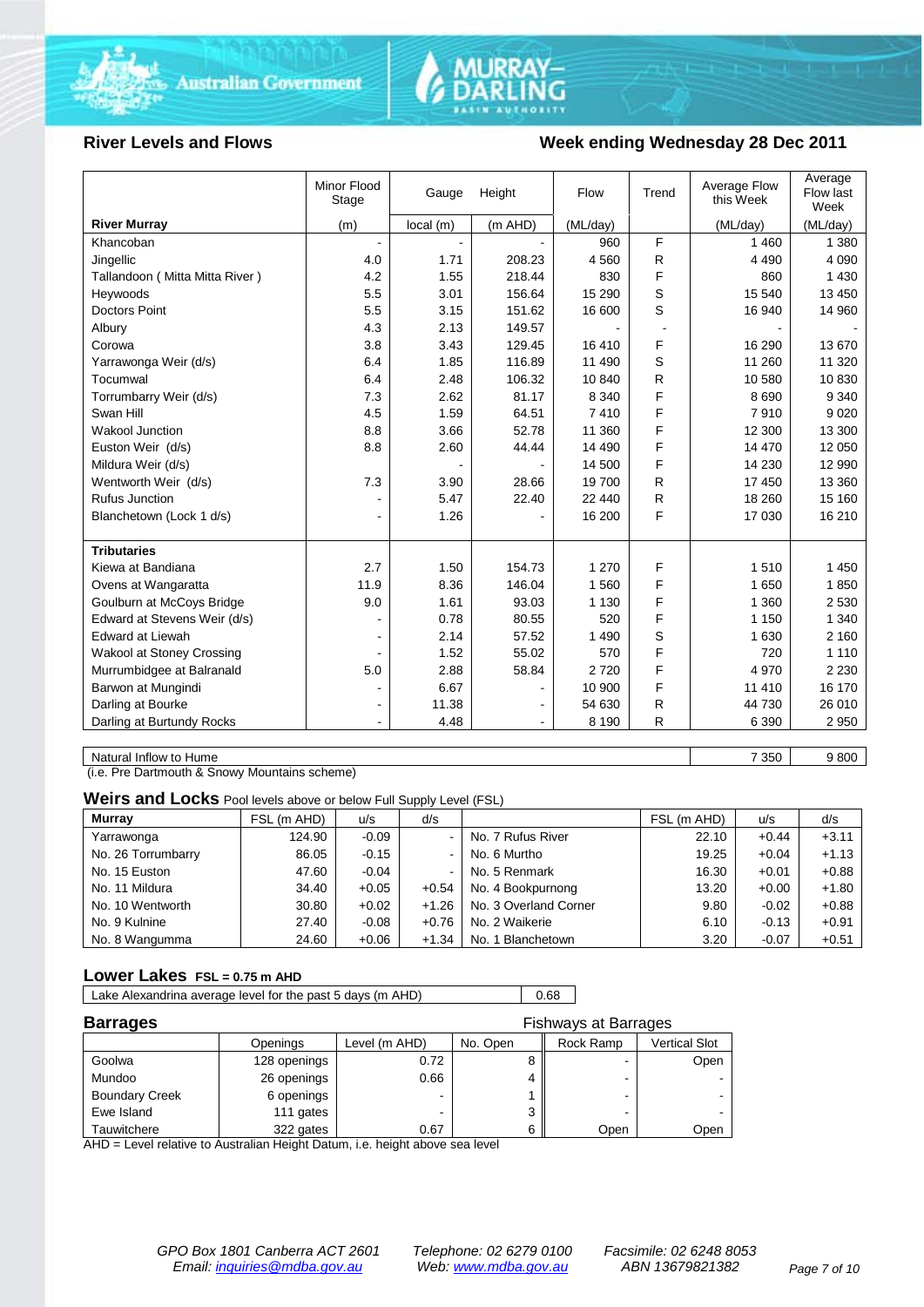



### Water in Storage Week ending Wednesday 04 Jan 2012

| <b>MDBA Storages</b>             | Full<br>Supply<br>Level | Full Supply<br>Volume | Current<br>Storage<br>Level | Storage<br>Current |     | Dead<br>Storage | Active<br>Storage | Change in<br>Total<br>Storage<br>for the<br>Week |
|----------------------------------|-------------------------|-----------------------|-----------------------------|--------------------|-----|-----------------|-------------------|--------------------------------------------------|
|                                  | $(m$ AHD)               | (GL)                  | $(m$ AHD)                   | (GL)               | %   | (GL)            | (GL)              | (GL)                                             |
| Dartmouth Reservoir              | 486.00                  | 3856                  | 471.19                      | 2958               | 77% | 71              | 2887              | $+7$                                             |
| Hume Reservoir                   | 192.00                  | 3 0 0 5               | 189.08                      | 2451               | 82% | 23              | 2428              | $-111$                                           |
| Lake Victoria                    | 27.00                   | 677                   | 26.08                       | 567                | 84% | 100             | 467               | $-30$                                            |
| Menindee Lakes                   |                         | 1 731*                |                             | 1574               | 91% | (480#)          | 1 0 9 4           | $-59$                                            |
| <b>Total</b>                     |                         | 9 2 6 9               |                             | 7 550              | 81% | $ -$            | 6876              | $-194$                                           |
| <b>Total Active MDBA Storage</b> |                         |                       |                             |                    |     |                 | $80\%$ ^          |                                                  |

#### **Major State Storages**

| <b>Burrinjuck Reservoir</b> | 026     | 921     | 90% |     | 918 | . –<br>-                        |
|-----------------------------|---------|---------|-----|-----|-----|---------------------------------|
| <b>Blowering Reservoir</b>  | 631     | 470     | 90% | 24  | 446 | $-47$                           |
| Eildon Reservoir            | 3 3 3 4 | 3 2 2 5 | 97% | 100 | 125 | $\overline{A}$<br>ч<br>- 1<br>◡ |

\* Menindee surcharge capacity – 2050 GL \*\* All Data is rounded to nearest GL \*\*

# NSW takes control of Menindee Lakes when storage falls below 480 GL, and control reverts to MDBA when storage next reaches 640 GL ^ % of total active MDBA storage

**Snowy Mountains Scheme Snowy diversions for week ending 03 Jan 2012** 

| <b>Storage</b>         | <b>Active Storage</b><br>(GL) | Weekly Change<br>(GL) | Diversion (GL)   | This Week | From 1 May<br>2011 |
|------------------------|-------------------------------|-----------------------|------------------|-----------|--------------------|
| Lake Eucumbene - Total | 2 1 2 6                       | $+10$                 | Snowy-Murray     |           | 283                |
| Snowy-Murray Component | 708                           | -4                    | Tooma-Tumut      | $+0$      | 242                |
| <b>Target Storage</b>  | 1520                          |                       | Net Diversion    |           | 42                 |
|                        |                               |                       | Murray 1 Release | $+11$     | 593                |

### **Major Diversions from Murray and Lower Darling (GL) \***

| <b>New South Wales</b>    | This Week | From 1 July<br>2011 | <b>Victoria</b>                 | This Week | From 1<br><b>July 2011</b> |
|---------------------------|-----------|---------------------|---------------------------------|-----------|----------------------------|
| Murray Irrig. Ltd (Net)   | 53.8      | 642                 | Yarrawonga Main Channel (net)   | 12.1      | 143                        |
| Wakool Sys Allowance      | 1.7       |                     | Torrumbarry System + Nyah (net) | 19.3      | 286                        |
| Western Murray Irrigation | n/a       | 10                  | Sunraysia Pumped Districts      | n/a       | 45                         |
| Licensed Pumps            | n/a       | 97                  | Licensed pumps - GMW (Nyah+u/s) | 10.6      | 23                         |
| Lower Darling             | n/a       | 48                  | Licensed pumps - LMW            | n/a       | 137                        |
| <b>TOTAL</b>              | n/a       | 797                 | TOTAL                           | n/a       | 634                        |

\* Figures derived from estimates and monthly data. Please note that not all data may have been available at the time of creating this report. \*\* All data above is rounded to nearest 100 ML for weekly data and nearest GL for cumulative data\*\*

#### **Flow to South Australia (GL)**

| Flow to South Australia (GL)<br>* Flow to SA will be greater than entitlement for<br>December due to Additional Dilution Flow and<br>water trades to SA. | Entitlement this month<br>Flow this week<br>Flow so far this month | $217.0*$<br>173.4<br>98.7 | (24 800 ML/day) |
|----------------------------------------------------------------------------------------------------------------------------------------------------------|--------------------------------------------------------------------|---------------------------|-----------------|
| $P_{\text{ell}}(t_1, t_2, t_3)$ (missepiementlem of $\Omega(P)$                                                                                          | Flow last month                                                    | 520.4                     |                 |

#### **Salinity (EC) (microSiemens/cm at 25o C)**

|                         | Current | Average over the last week | Average since 1 August 2011 |
|-------------------------|---------|----------------------------|-----------------------------|
| Swan Hill               | 80      | 100                        | 140                         |
| Euston                  | 130     | 130                        | 130                         |
| <b>Red Cliffs</b>       | 150     | 140                        | 110                         |
| Merbein                 | 160     | 140                        | 120                         |
| Burtundy (Darling)      | 490     | 560                        | 390                         |
| Lock 9                  | 380     | 290                        | 150                         |
| Lake Victoria           | 190     | 190                        | 200                         |
| Berri                   | 310     | 270                        | 220                         |
| Waikerie                |         |                            | 10                          |
| Morgan                  | 300     | 320                        | 270                         |
| Mannum                  | 380     | 370                        | 280                         |
| Murray Bridge           | 6 3 9 0 | 1460                       | 310                         |
| Milang (Lake Alex.)     | 470     | 460                        | 510                         |
| Poltalloch (Lake Alex.) | 520     | 510                        | 310                         |
| Meningie (Lake Alb.)    | 4 9 9 0 | 5 0 0 0                    | 5470                        |
| Goolwa Barrages         | 540     | 570                        | 1 1 3 0                     |

*GPO Box 1801 Canberra ACT 2601 Telephone: 02 6279 0100 Facsimile: 02 6248 8053 Email: [inquiries@mdba.gov.au](mailto:inquiries@mdba.gov.au) Web: [www.mdba.gov.au](http://www.mdba.gov.au/) ABN 13679821382 Page 8 of 10*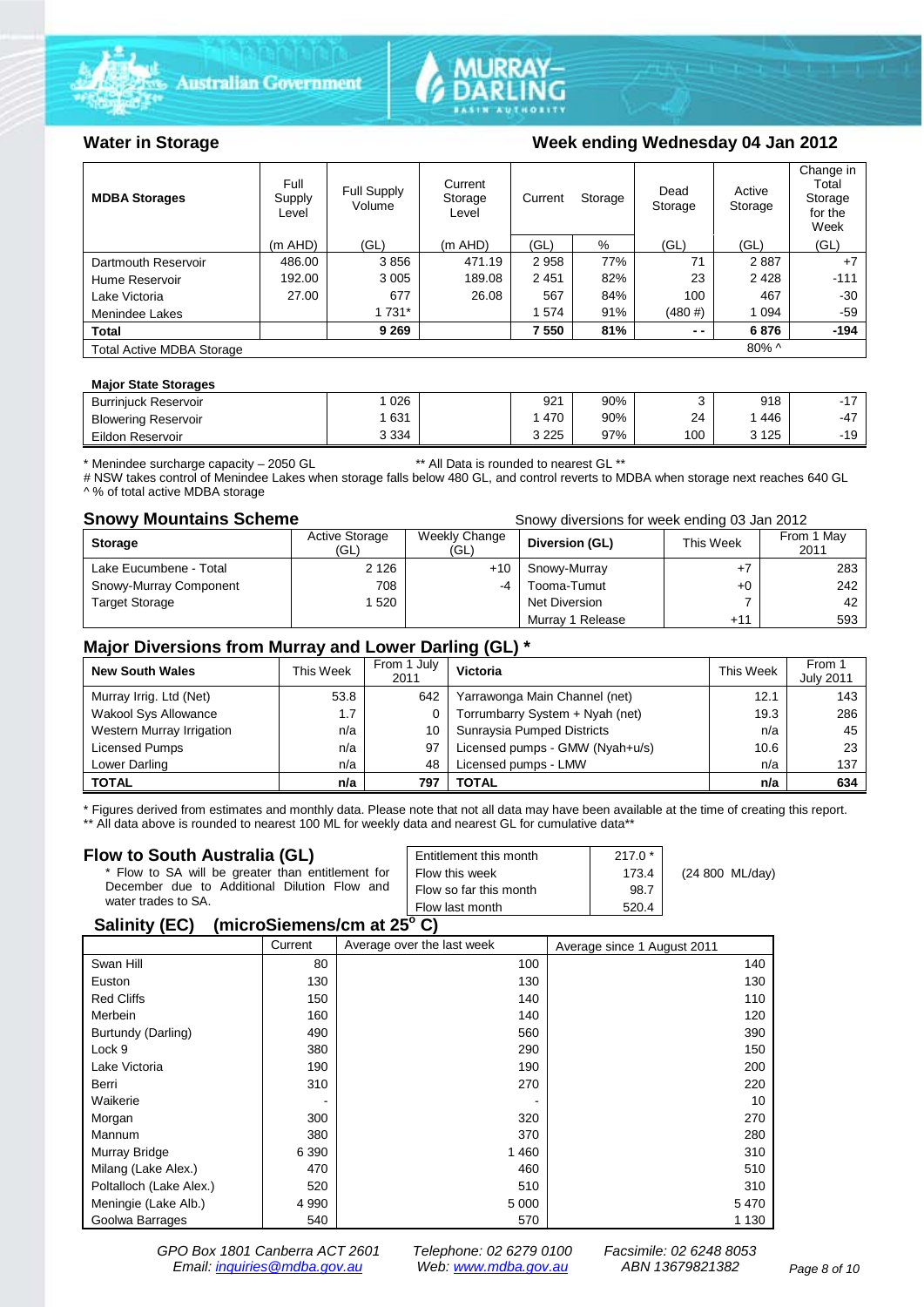

#### **River Levels and Flows Week ending Wednesday 04 Jan 2012**

|                                | Minor Flood<br>Stage | Gauge    | Height    | Flow     | Trend | Average Flow<br>this Week | Average<br>Flow last<br>Week |
|--------------------------------|----------------------|----------|-----------|----------|-------|---------------------------|------------------------------|
| <b>River Murray</b>            | (m)                  | local(m) | $(m$ AHD) | (ML/day) |       | (ML/day)                  | (ML/day)                     |
| Khancoban                      | $\blacksquare$       |          |           | 1 600    | F     | 1 7 8 0                   | 1 4 6 0                      |
| Jingellic                      | 4.0                  | 1.93     | 208.45    | 6420     | R     | 3600                      | 4 4 9 0                      |
| Tallandoon (Mitta Mitta River) | 4.2                  | 1.43     | 218.32    | 560      | F     | 660                       | 860                          |
| Heywoods                       | 5.5                  | 3.61     | 157.24    | 22 380   | R     | 19 000                    | 15 540                       |
| <b>Doctors Point</b>           | 5.5                  | 3.74     | 152.21    | 23 950   | F     | 20 540                    | 16 940                       |
| Albury                         | 4.3                  | 2.84     | 150.28    |          |       |                           |                              |
| Corowa                         | 3.8                  | 3.87     | 129.89    | 19 9 20  | R     | 17 440                    | 16 290                       |
| Yarrawonga Weir (d/s)          | 6.4                  | 1.73     | 116.77    | 10 600   | F     | 10 980                    | 11 260                       |
| Tocumwal                       | 6.4                  | 2.42     | 106.26    | 10 280   | F     | 10 510                    | 10 580                       |
| Torrumbarry Weir (d/s)         | 7.3                  | 2.07     | 80.62     | 6 3 5 0  | F     | 6790                      | 8690                         |
| Swan Hill                      | 4.5                  | 1.27     | 64.19     | 0        | F     | 3880                      | 7910                         |
| Wakool Junction                | 8.8                  | 3.03     | 52.15     | 8610     | F     | 9840                      | 12 300                       |
| Euston Weir (d/s)              | 8.8                  | 1.76     | 43.60     | 8 3 3 0  | F     | 10 310                    | 14 470                       |
| Mildura Weir (d/s)             |                      |          |           | 10 000   | F     | 12 5 20                   | 14 2 30                      |
| Wentworth Weir (d/s)           | 7.3                  | 3.78     | 28.54     | 17 970   | F     | 19 430                    | 17 450                       |
| <b>Rufus Junction</b>          |                      | 5.34     | 22.27     | 21 060   | F     | 23 360                    | 18 260                       |
| Blanchetown (Lock 1 d/s)       | $\blacksquare$       | 1.48     |           | 19 300   | F     | 18 8 30                   | 17 030                       |
|                                |                      |          |           |          |       |                           |                              |
| <b>Tributaries</b>             |                      |          |           |          |       |                           |                              |
| Kiewa at Bandiana              | 2.7                  | 1.37     | 154.60    | 1 0 9 0  | F     | 1 2 8 0                   | 1510                         |
| Ovens at Wangaratta            | 11.9                 | 8.15     | 145.83    | 1 0 6 0  | F     | 1 2 6 0                   | 1650                         |
| Goulburn at McCoys Bridge      | 9.0                  | 1.48     | 92.90     | 920      | F     | 960                       | 1 3 6 0                      |
| Edward at Stevens Weir (d/s)   |                      | 1.38     | 81.15     | 1 1 5 0  | F     | 810                       | 1 1 5 0                      |
| <b>Edward at Liewah</b>        |                      | 2.08     | 57.46     | 1410     | F     | 1510                      | 1 6 3 0                      |
| Wakool at Stoney Crossing      |                      | 1.43     | 54.92     | 380      | F     | 460                       | 720                          |
| Murrumbidgee at Balranald      | 5.0                  | 0.77     | 56.73     | 450      | F     | 990                       | 4 9 7 0                      |
| Barwon at Mungindi             |                      | 5.06     |           | 5 3 1 0  | E     | 7 5 6 0                   | 11 410                       |
| Darling at Bourke              | $\blacksquare$       | 12.04    |           | 68 050   | R     | 62 620                    | 44 730                       |
| Darling at Burtundy Rocks      |                      | 5.47     |           | 11 320   | R     | 10 380                    | 6 3 9 0                      |
|                                |                      |          |           |          |       |                           |                              |

Natural Inflow to Hume 8 960 7 350

(i.e. Pre Dartmouth & Snowy Mountains scheme)

**Weirs and Locks** Pool levels above or below Full Supply Level (FSL)

| <b>Murray</b>      | FSL (m AHD) | u/s     | d/s     |                       | FSL (m AHD) | u/s     | d/s     |
|--------------------|-------------|---------|---------|-----------------------|-------------|---------|---------|
| Yarrawonga         | 124.90      | $-0.21$ |         | No. 7 Rufus River     | 22.10       | $+0.26$ | $+2.99$ |
| No. 26 Torrumbarry | 86.05       | $-0.15$ |         | No. 6 Murtho          | 19.25       | $+0.08$ | $+1.29$ |
| No. 15 Euston      | 47.60       | $-0.02$ |         | No. 5 Renmark         | 16.30       | $+0.06$ | $+1.05$ |
| No. 11 Mildura     | 34.40       | $+0.01$ | $+0.23$ | No. 4 Bookpurnong     | 13.20       | $+0.10$ | $+1.96$ |
| No. 10 Wentworth   | 30.80       | $-0.01$ | $+1.14$ | No. 3 Overland Corner | 9.80        | $-0.02$ | $+1.24$ |
| No. 9 Kulnine      | 27.40       | $-0.07$ | $+0.66$ | No. 2 Waikerie        | 6.10        | $+0.11$ | $+1.30$ |
| No. 8 Wangumma     | 24.60       | $+0.07$ | $+1.14$ | No. 1 Blanchetown     | 3.20        | $+0.09$ | $+0.73$ |

#### **Lower Lakes FSL = 0.75 m AHD**

| Lake Alexandrina average level for the past 5 days (m AHD) | 0.68 |
|------------------------------------------------------------|------|
|                                                            |      |

| <b>Barrages</b>       |              | <b>Fishways at Barrages</b> |          |           |               |  |
|-----------------------|--------------|-----------------------------|----------|-----------|---------------|--|
|                       | Openings     | Level (m AHD)               | No. Open | Rock Ramp | Vertical Slot |  |
| Goolwa                | 128 openings | 0.54                        |          |           | Open          |  |
| Mundoo                | 26 openings  | 0.57                        | 4        |           |               |  |
| <b>Boundary Creek</b> | 6 openings   |                             |          |           |               |  |
| Ewe Island            | 111 gates    |                             | 3        |           |               |  |
| Tauwitchere           | 322 gates    | 0.56                        | 6        | Open      | Open          |  |

AHD = Level relative to Australian Height Datum, i.e. height above sea level